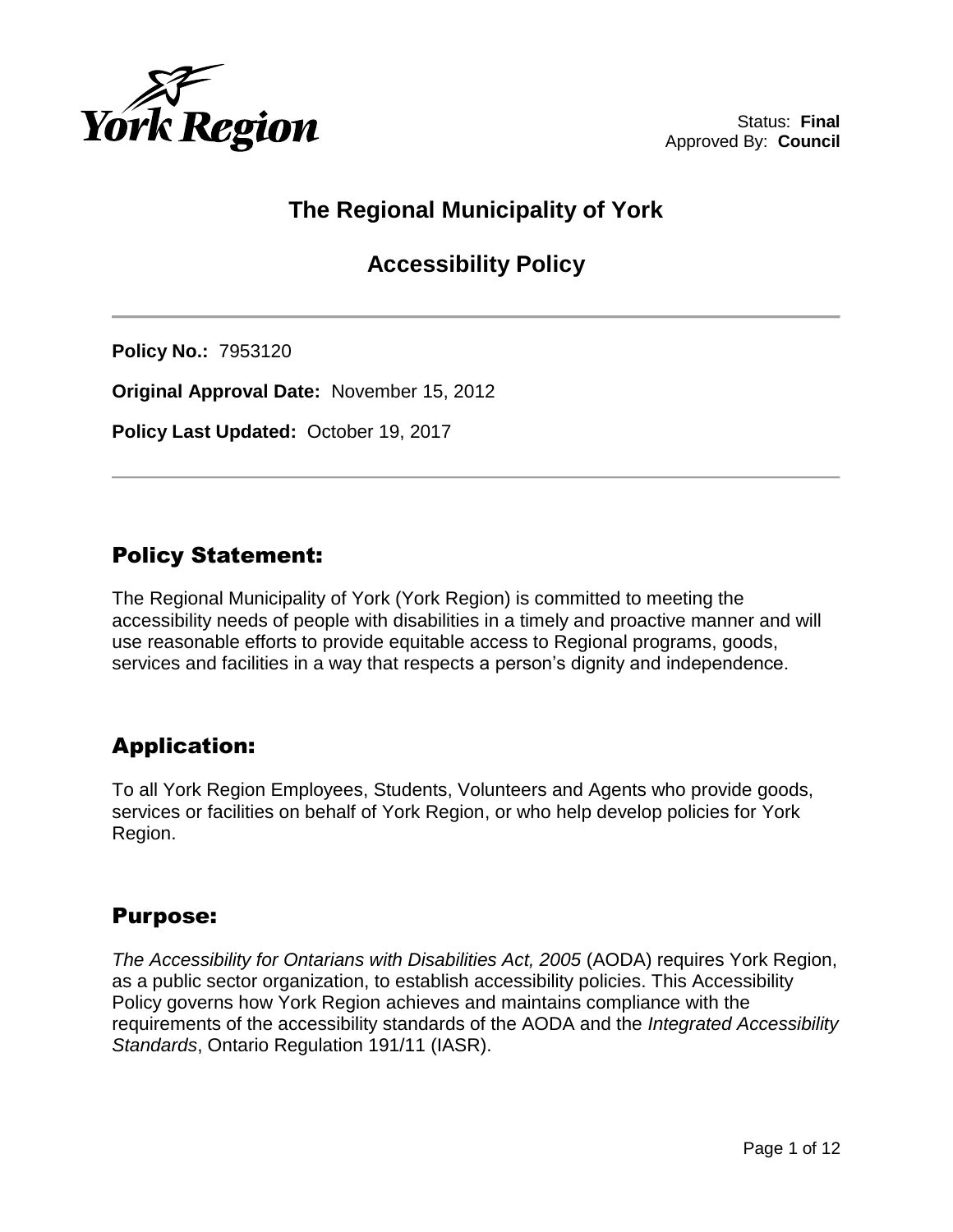# Definitions:

### **Accessibility:**

The degree of ease that goods, services and facilities can be used by a person with a disability (see Disability).

# **Accessibility Plan:**

A document approved by Regional Council and made available to the public that includes:

- (a) the Region's strategy to identify, remove and prevent barriers to people with disabilities and meet its requirements under the enacted regulations of the AODA, and
- (b) all other information and actions required under the *Ontarians with Disabilities Act, 2001* (ODA) and AODA.

### **Accessibility Policy:**

The policy approved by Regional Council that governs how York Region achieves and maintains accessibility requirements of the *Accessibility for Ontarians with Disabilities Act, 2005* (AODA) and the *Integrated Accessibility Standards*, Ontario Regulation 191/11 (IASR).

#### **Accessibility Standard:**

Minimum requirements set out in the AODA that persons and organizations must follow to identify, remove and prevent barriers to accessibility.

# **Accessible Customer Service Guidelines:**

Provide technical guidance on how to implement the requirements of the *Customer Service Standards* under *the Integrated Accessibility Standards*, Ontario Regulation 191/11, consistent with the Council approved Accessibility Policy. The Accessible Customer Service Guidelines provide guidance on how York Region offers goods, services and facilities to people with disabilities.

#### **Accessible Formats:**

Refers to formats that are an alternative to standard print and are accessible to people with disabilities. Accessible Formats may include, but are not limited to, large print,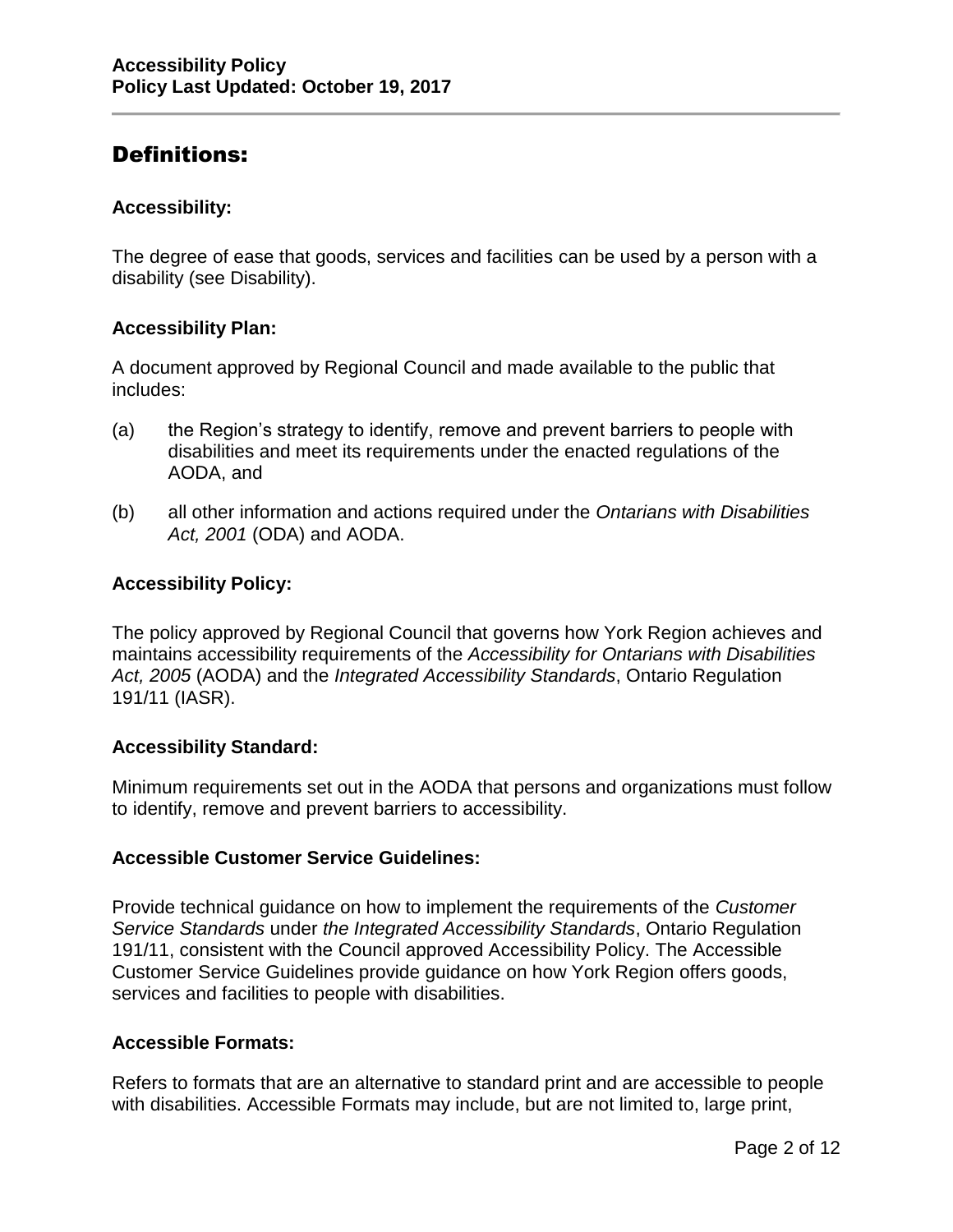recorded audio and electronic formats, Braille and other formats usable by people with disabilities.

# **Agent:**

A third party individual or organization who deals directly with members of the public to provide a program, service or facility on behalf of York Region.

# **AODA:**

*Accessibility for Ontarians with Disabilities Act, 2005* as may be amended.

#### **Assistive Devices:**

Technical aids, communication devices, or medical aids that are used to increase, maintain, or improve how a person with a disability can function. An assistive device may be as simple as a pen and paper. Other examples may include, but are not limited to, wheelchairs, walkers, note taking devices, portable magnifiers, recording machines, and assistive listening devices.

#### **Barrier:**

Anything that prevents a person with a disability from fully participating in society because of his or her disability, including physical, architectural, information and communications, attitudinal, technological, policy or practice barriers.

#### **Communication Supports:**

Supports that individuals with disabilities may need to access information. Communication Supports may include, but are not limited to, captioning, augmentative sound devices, plain language, sign language and other supports that facilitate effective communications.

# **Conventional Transportation Services:**

Public passenger transportation services on transit buses, motor coaches or rail-based transportation that are provided by a designated public sector transportation organization.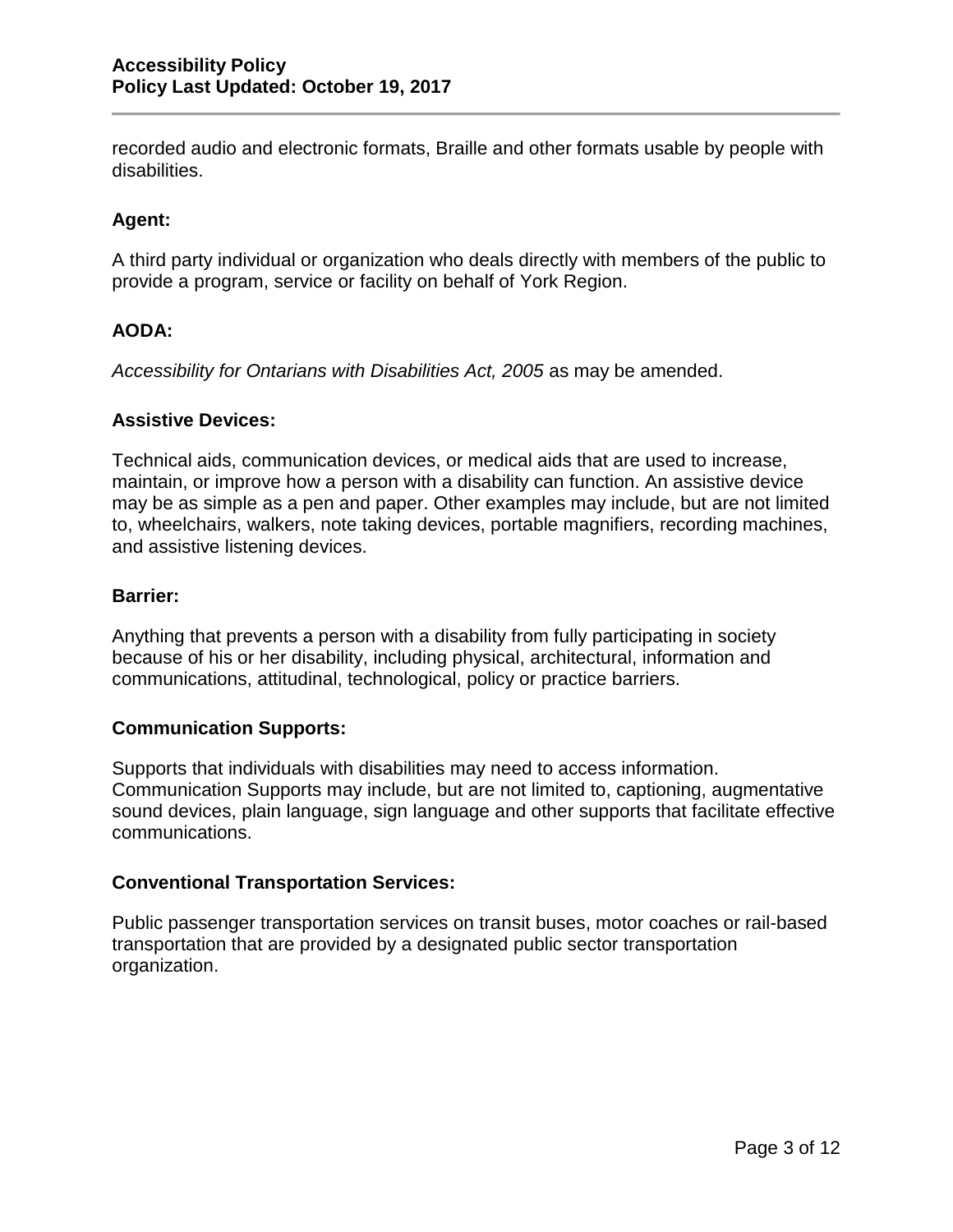# **Designated Public Sector Transportation Organization (as defined in the**  *Integrated Accessibility Standards Regulation***):**

Every public transportation organization in Ontario, including any municipally operated transportation services for persons with disabilities, that provides services for which a fare is charged for transporting the public by vehicles that are operated,

i. by, for or on behalf of the Government of Ontario, a municipality, a local board of a municipality or a transit or transportation commission or authority,

ii. under an agreement between the Government of Ontario and a person, firm, corporation, or transit or transportation commission or authority, or

iii. under an agreement between a municipality and a person, firm, corporation or transit or transportation commission or authority.

### **Disability (as defined in the Ontario** *Human Rights Code***):**

- (a) any degree of physical disability, infirmity, malformation or disfigurement that is caused by bodily injury, birth defect or illness and, without limiting the generality of the foregoing, includes diabetes mellitus, epilepsy, a brain injury, any degree of paralysis, amputation, lack of physical co-ordination, blindness or visual impediment, deafness or hearing impediment, muteness or speech impediment, or physical reliance on a guide dog or other animal or on a wheelchair or other remedial appliance or device;
- (b) a condition of mental impairment or a developmental disability;
- (c) a learning disability, or a dysfunction in one or more of the processes involved in understanding or using symbols or spoken language;
- (d) a mental disorder, or
- (e) an injury or disability for which benefits were claimed or received under the insurance plan established under the *Workplace Safety and Insurance Act, 1997*.

#### **IASR**

*Integrated Accessibility Standards,* Ontario Regulation 191/11 as may be amended.

#### **Regional Department:**

A "Regional Department" refers to each of the following:

Community and Health Services Department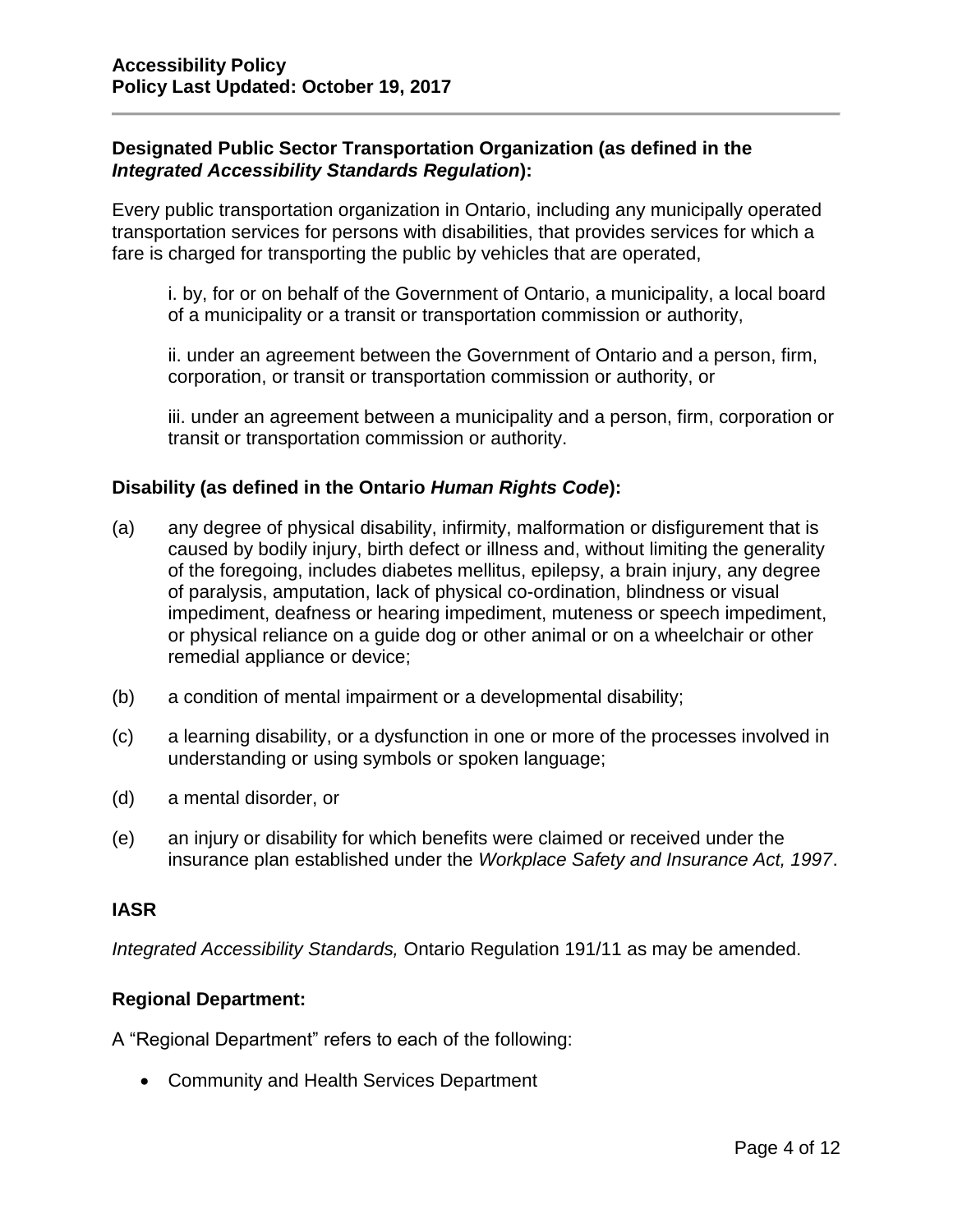- Corporate Services Department
- Environmental Services Department
- Finance Department
- Legal and Court Services
- Office of the Chief Administrative Officer
- Office of the Regional Chair
- Transportation Services Department

### **Regulated Health Professional:**

A "Regulated Health Professional" refers to one of the following:

(i) A member of the College of Audiologists and Speech-Language Pathologists of Ontario.

(ii) A member of the College of Chiropractors of Ontario.

(iii) A member of the College of Nurses of Ontario.

- (iv) A member of the College of Occupational Therapists of Ontario.
- (v) A member of the College of Optometrists of Ontario.
- (vi) A member of the College of Physicians and Surgeons of Ontario.
- (vii) A member of the College of Physiotherapists of Ontario.
- (viii) A member of the College of Psychologists of Ontario.

(ix) A member of the College of Registered Psychotherapists and Registered Mental Health Therapists of Ontario.

#### **Service Animal:**

A service animal is a guide, hearing, or signal dog or other animal trained to assist a person with a disability. Service animals can often be easily identified by visual indicators such as the vest or harness worn by the animal. Alternatively, a service animal can be identified as one if the person provides documentation from a Regulated Health Professional confirming that the person requires the animal for reasons relating to the person's disability.

#### **Specialized Transportation Services:**

Public passenger transportation services that are provided by a designated public sector transportation organization are designed to transport persons with disabilities.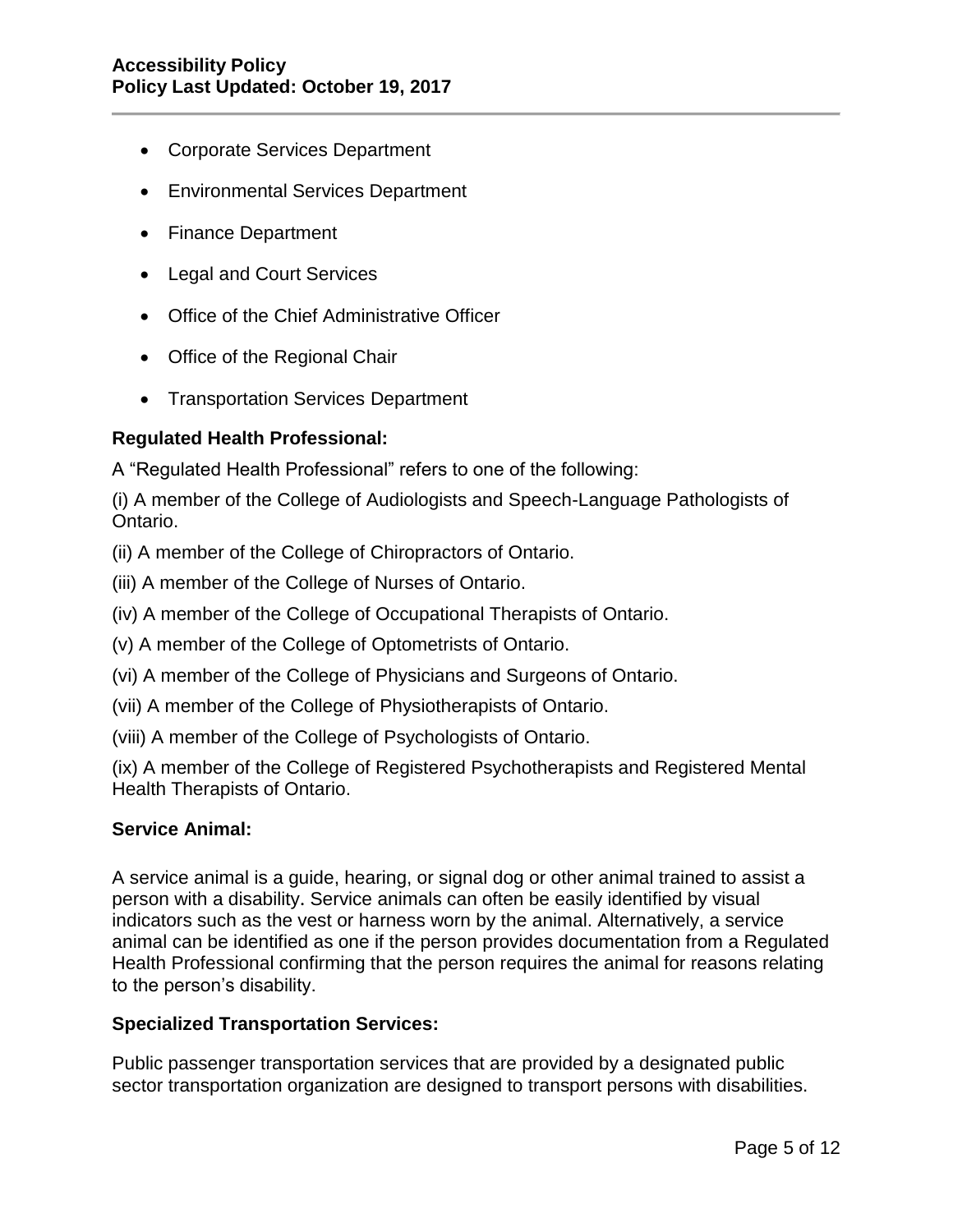#### **Support Person:**

A person who accompanies a person with a disability in order to help with communication, mobility, personal care or medical needs or with access to goods, services or facilities.

### **Temporary Disruption:**

A temporary disruption means a short term planned or unplanned interruption that prevents people with disabilities from obtaining, using or benefiting from a provider's goods, services or facilities.

### **York Region Employee:**

For the purpose of this policy a York Region employee includes both union and nonunion employees, as well as employees of corporate entities established by Regional Council including York Region Transit Corporation (YRRTC), Housing York Incorporated (HYI) and York Telecom Network.

# Description:

York Region is required to have a policy governing how the organization achieves and maintains accessibility through meeting its requirements of the accessibility standards of the *Integrated Accessibility Standards*, Ontario Regulation 191/11 (IASR, O. Reg. 191/11) under the AODA. The AODA sets out General and Compliance requirements and has five accessibility standards:

- 1. Information and Communications Standards
- 2. Employment Standards
- 3. Transportation Standards
- 4. Design of Public Spaces Standards
- 5. Customer Service Standards

York Region achieves compliance with the AODA and IASR through the following: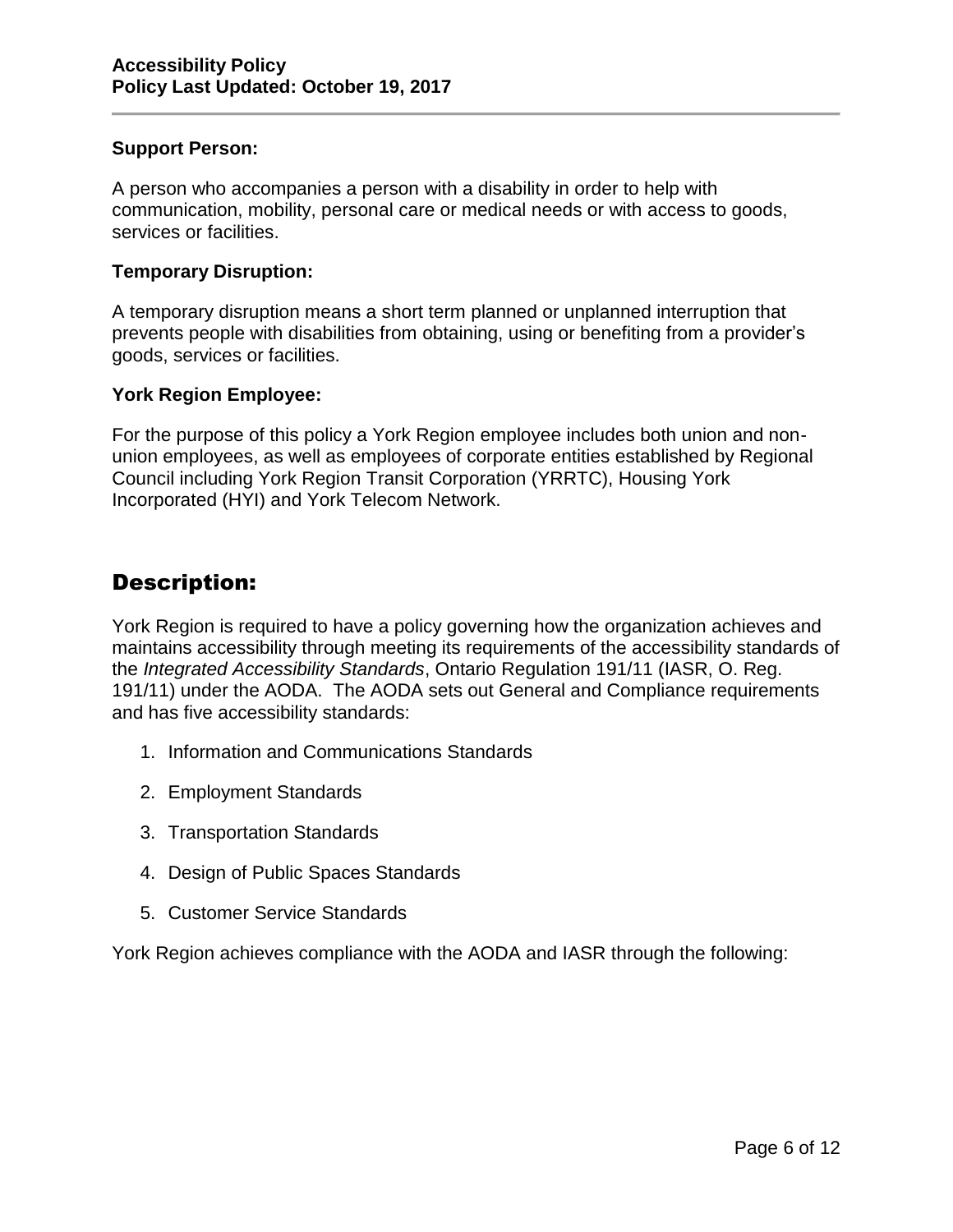# **General Requirements:**

# **Accessibility Planning**

York Region will establish, implement, maintain and document a multi-year accessibility plan in accordance with the AODA. The multi-year accessibility plan will outline the ways York Region will prevent and remove barriers and meet the requirements of the standards developed under the AODA.

The multi-year accessibility plan will be:

- Reviewed and updated at least every five years, and
- Established, reviewed and updated in consultation with persons with disabilities through the York Region Accessibility Advisory Committee
- Approved by Regional Council.

An annual status report on the progress of measures taken to implement the multi-year accessibility plan will be prepared. The multi-year accessibility plan and accompanying status report will be posted to the Region's website and provided in an accessible format upon request.

# **Procurement**

Where possible, Regional Departments will incorporate accessibility design, criteria and features when procuring or acquiring goods, services, and facilities. If it is not practicable to do so, staff will provide an explanation, upon request.

# **Self-Service Kiosks**

Where possible, Regional Departments will incorporate accessibility features when designing, procuring or acquiring self-service kiosks. If it is not practicable to do so, staff will provide an explanation, upon request.

# **Training**

All individuals to whom this policy applies will be trained in accordance with the AODA and its regulations. York Region will keep a record of the training provided, including the dates on which training is provided and the number of individuals trained.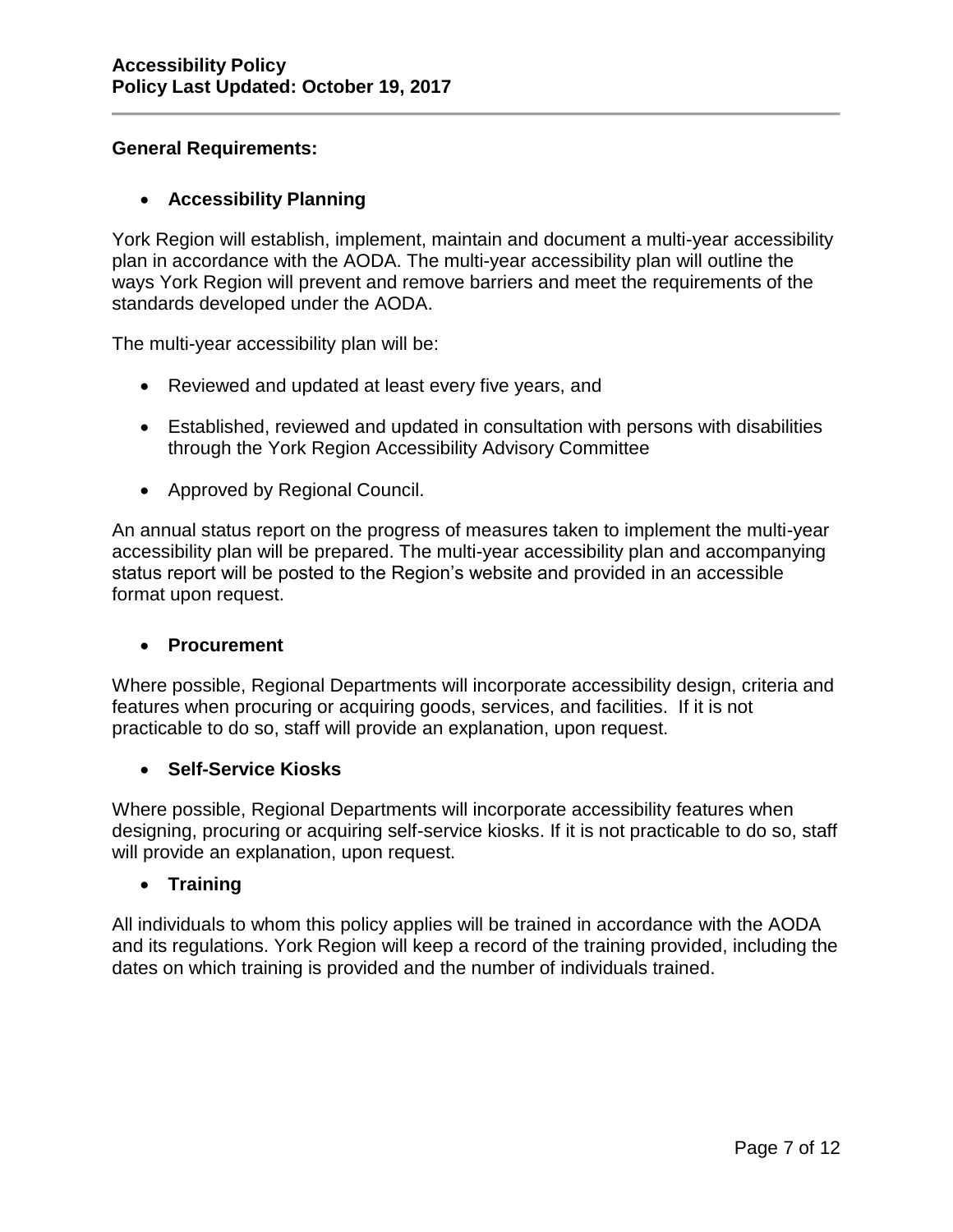# **Information and Communication Standards:**

# **Feedback**

York Region has processes for receiving and responding to feedback on the manner in which the Region provides goods, services and facilities to customers. Regional Departments will ensure that these feedback processes are accessible to people with disabilities by providing or arranging for the provision of accessible formats or communication supports upon request, in accordance with the Information and Communications Standards.

# **Accessible Formats and Communication Supports**

Regional Departments will provide or arrange for the provision of accessible formats or communication supports for people with disabilities upon request, in accordance with the Information and Communications Standards. This will be done in consultation with the person making the request, in a timely manner that takes into account the person's accessibility needs and (if the original product has a cost) at a cost that is no more than the regular cost charged to other persons.

# **Website and Web Content**

Internet websites and web content controlled directly by York Region or through a contractual relationship that allows for modification of the product will conform to the World Wide Web Consortium Web Content Accessibility Guidelines (WCAG) 2.0, at Level A and AA in accordance with the schedule set out in the Information and Communications Standards.

# **Employment Standards:**

York Region will create an accessible work environment for all employees across the employment life cycle, in accordance with the requirements and timelines set out in the Employment Standards and existing requirements under the Ontario *Human Rights Code* to accommodate people with disabilities.

# **Transportation Standards:**

York Region is committed to providing accessible public transportation services through both conventional and specialized transit services, in accordance with the Transportation Standards. Some specialized services have eligibility requirements.

# **Design of Public Spaces Standards:**

York Region will incorporate accessibility features when building new, or making planned significant alterations to existing, Region-controlled public spaces, in accordance with the Design of Public Spaces Standards.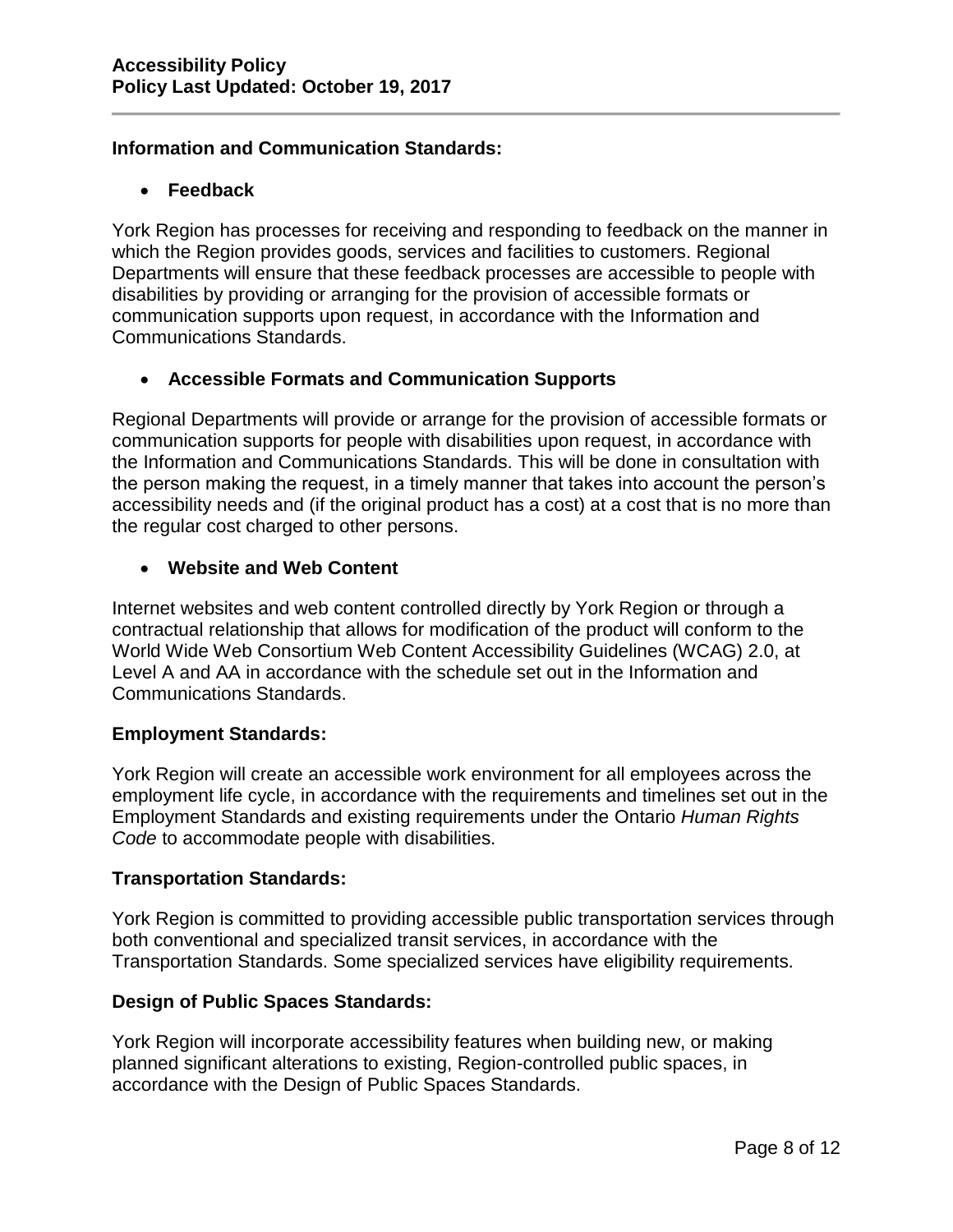### **Customer Service Standards:**

York Region is committed to providing excellent customer service to people of all abilities in accordance with the requirements set out in the Customer Service Standards. When serving customers with disabilities, reasonable efforts shall be made to provide the same level of service given to other customers. The provision of goods, services or facilities shall be provided in a manner that respects the dignity and independence of persons with disabilities. This includes:

- Accommodating the use of assistive devices, support persons, and service animals where allowed by law
- Giving notice of temporary disruptions
- Training all members of our organization on accessible customer service
- Establishing a process for receiving and responding to feedback on how we provide accessible customer service
- Providing documents in an accessible format or with communications support upon request.

The Accessible Customer Service Guidelines for employees offers tips, processes and templates to best serve our customers with disabilities and meet the requirements of the Customer Service Standards under the IASR.

# Responsibilities:

Regional Council will adopt policies as required under the AODA.

York Region (including all Departments, Senior Management and Staff) will make sure that:

- All requirements of the IASR, O. Reg. 191/11 under the AODA are met on an ongoing basis in accordance with the timelines set out in the regulation.
- Departmental policies, practices and procedures are aligned with all requirements of the IASR, O. Reg. 191/11 under the AODA.
- Accessibility requirements related to implementation of this policy are part of the annual budget and planning processes.

AODA departmental leads are designated for each Standard. The AODA departmental leads will act as corporate coordinators for designated standards under the AODA and are responsible for the coordination, implementation and monitoring of the legislated requirements of the AODA as follows: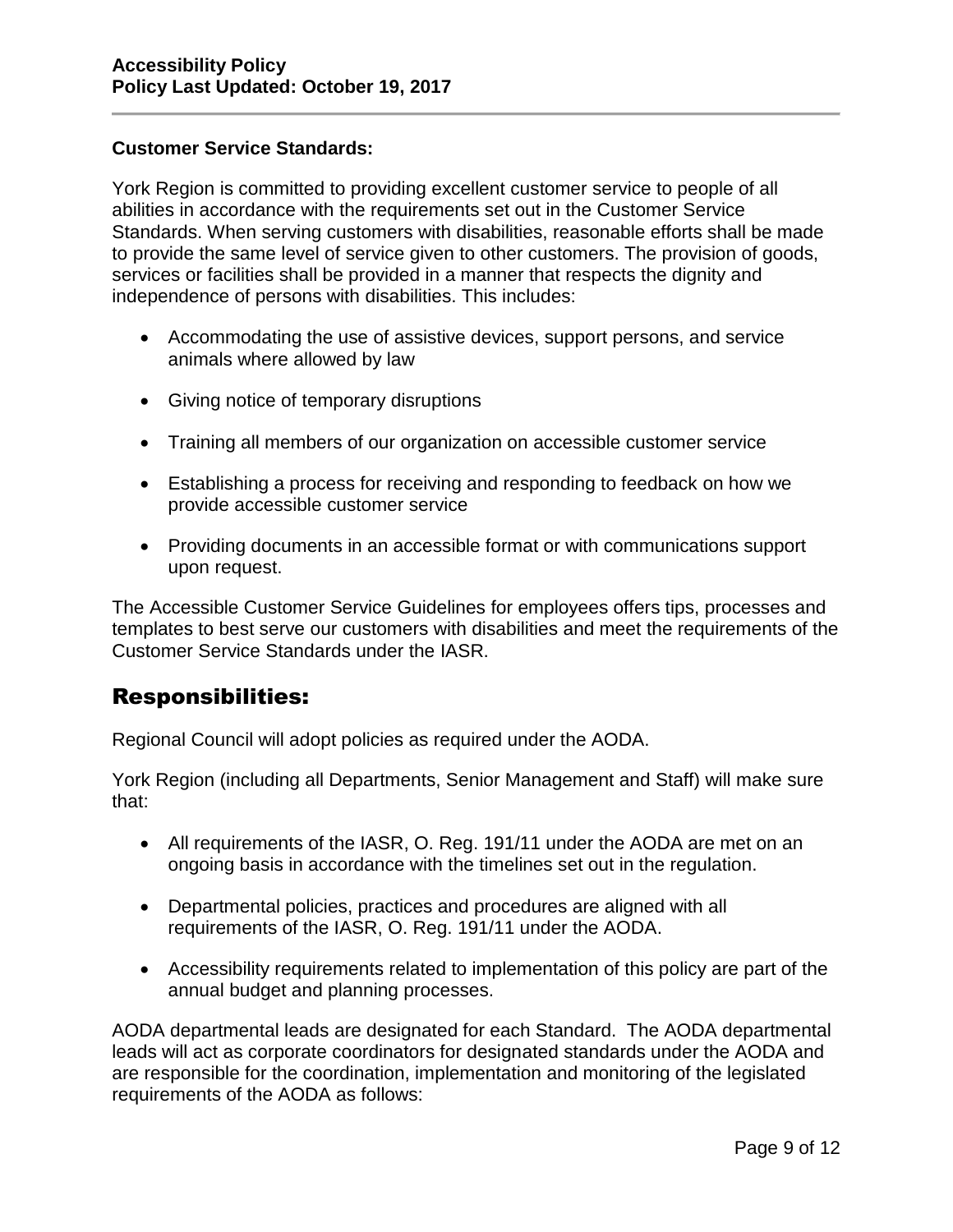- Corporate Services Department: Information and Communications Standards
- Corporate Services Department: Employment Standards
- Transportation Services Department: Transportation Standards
- Corporate Services Department: Design of Public Spaces
- Office of the Chief Administrative Officer: Customer Service Standards

The Community and Health Services Department will act as the corporate coordinator for the AODA and is responsible for:

 The corporate coordination, development of policies and procedures, monitoring and reporting of compliance for all regulations under the AODA, including the General Standards under the IASR.

York Region Commissioners, General Managers, Directors, Managers, Supervisors and other leadership staff, as appropriate, will be responsible for ensuring that:

• The requirements of this Accessibility Policy are being implemented within their departments, branches and units.

An internal Staff Committee comprised of senior staff representatives from each Department is responsible for:

 Leading their respective department in achieving compliance with the regulations under the AODA.

York Region Accessibility Advisory Committee (YRAAC) advises Regional Council and York Regional Police on how to make it easier for people with disabilities to use York Region's programs and services. Committee members come from different backgrounds and most members must be people with disabilities. YRAAC is responsible for:

 Reviewing and advising Regional Council through the Committee of the Whole on accessibility (compliance) reports and the AODA and its regulations.

All Regional Employees, Students, Volunteers and Agents must comply with this policy.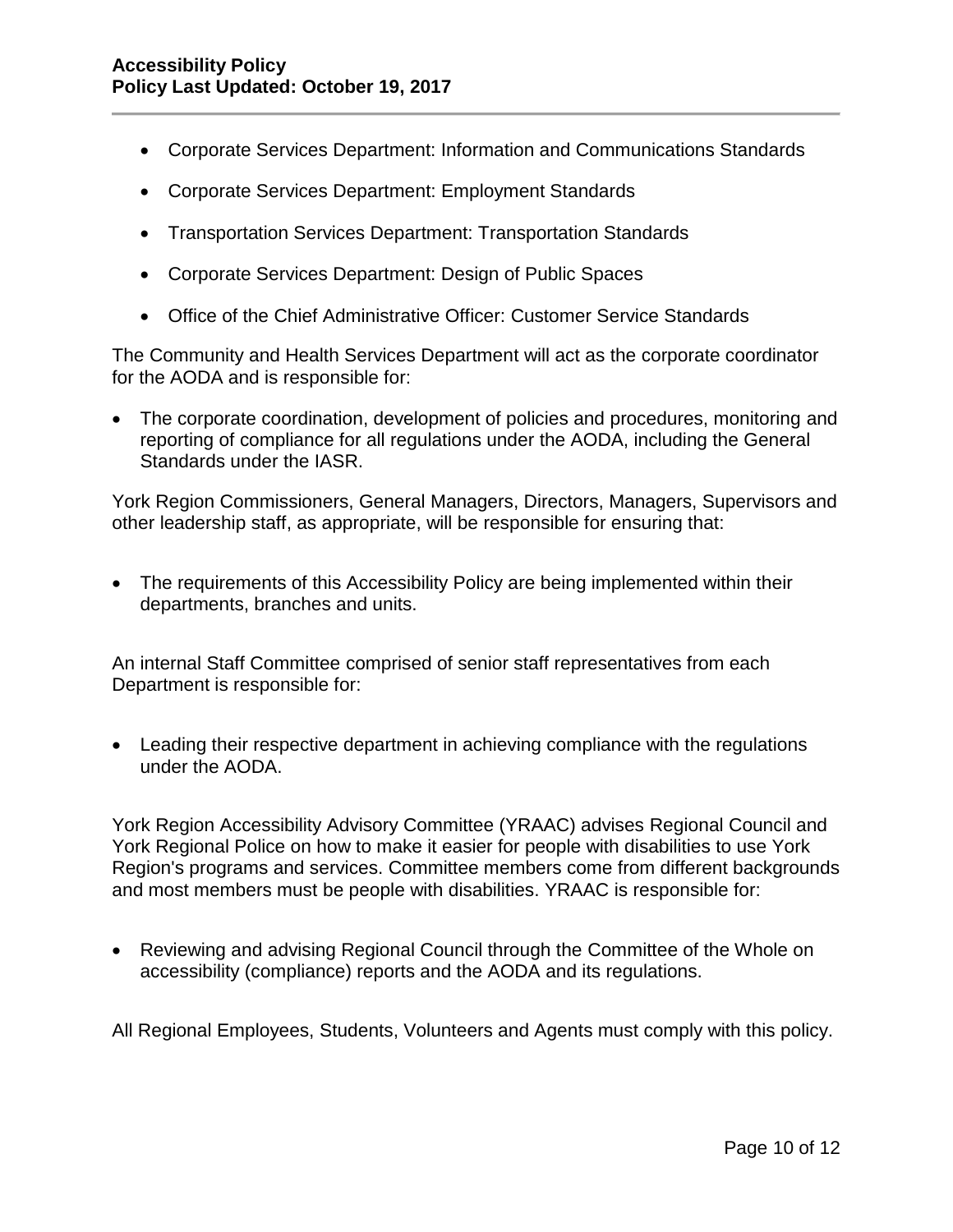# Non-Compliance with Policy:

Failure to comply with the AODA Regulations can result in administrative penalties as defined in Part V: Compliance of the *Integrated Accessibility Standards*, Ontario Regulation 191/11. Employees who fail to comply with this Accessibility Policy may be subject to disciplinary action, up to and including dismissal. Agents and volunteers who fail to comply with the policy may be subject to service termination.

# Reference:

- Clause 17 of Committee of the Whole Report No. 13, authorized by Regional Council on October 19, 2017
- Accessible Customer Service Guidelines, 2017
- <Accessibility>: MyPortal
- Internal Staff Committee Terms of Reference
- Clause 17 of Committee of the Whole Report No. 17, authorized by Regional Council on November 19, 2015
- York Region Accessibility Design Guidelines, 2014
- York Region Accessible Information and Communication Guidelines, 2014
- York Region Accommodation Process Guidelines, 2014
- York Region Accessible Recruitment Guidelines, 2014
- Clause 3 of Community and Health Services Committee Report No. 9, authorized by Regional Council on November 15, 2012
- *Integrated Accessibility Standards*, Ontario Regulation 191/11 made under the AODA, 2011
- *Accessibility for Ontarians with Disabilities Act,* 2005
- *Ontarians with Disabilities Act,* 2001
- *Building Code Act,* 1992
- Ontario *Human Rights Code,* 1962